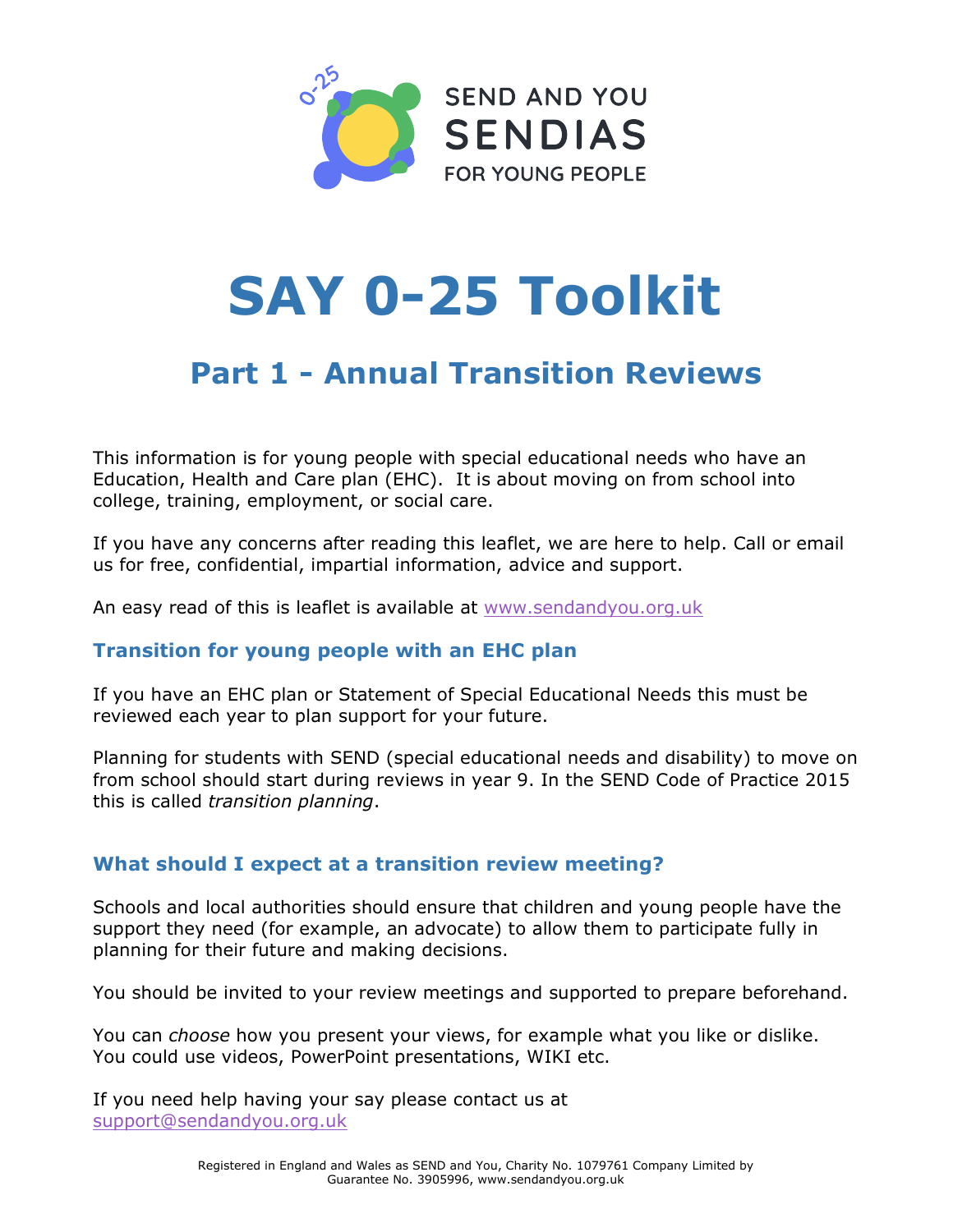# What should be discussed at a transition review?

Planning must be centred around you and your aspirations and abilities:

- What do you want to do when you leave post-16 education or training?
- What support will you need to achieve your ambitions?

Areas that might be discussed at a review meeting include:

- what your work and academic ambitions are
- what support you need to help you to be healthy
- what support you need to access your community independently
- What support you need to live and travel independently

At the end of the review the school or local authority should agree outcomes with you. An outcome is what you will have achieved in the future. Outcomes must be SMART (specific, measureable, achievable, realistic, timed). E.g. Kirsty will be able to travel to school independently using public transport by the beginning of year 11.

For more information see:

- www.[sendandyou](http://www.sendandyou.org.uk).org.uk Annual review toolkit and easy read available on our website.
- PFA Outcomes Tool:

# When should health and social care be discussed?

Health and social care needs should always be discussed in annual reviews and any relevant professionals invited.

#### Health

Young people over the age of 15 may be moving into adult health services on their  $16<sup>th</sup>$  or  $18<sup>th</sup>$  birthday depending on the service. It is important to discuss how this is being planned and prepared for, ideally from around the age of 12-14 depending on circumstances. Ask your doctor for more information.

Further information may be available on the local offer section of your local authority's website, or on the website of your local CCG (clinical commissioning group). For example:

- Bristol Local Offer
- North Somerset Local Offer
- South Glos Local Offer
- Bristol, North Somerset and South Glos CCG: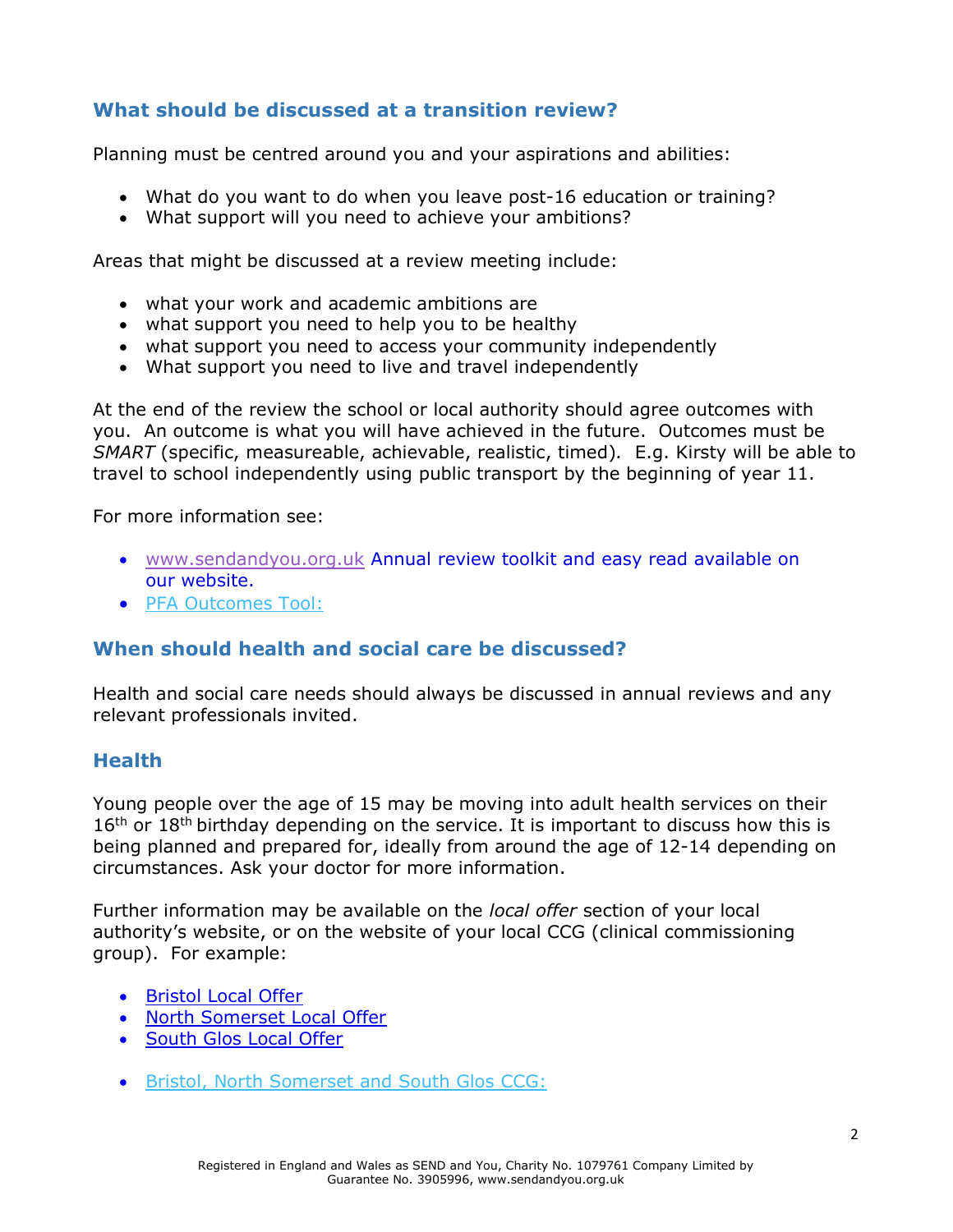# Social Care

Even if you didn't have social care support as a child, you may be eligible once you turn 18.

The SEND Code of Practice 2015, 8.57 says:

Young people turning 18 may be eligible for adult care services, even if they don't have an EHC plan or weren't eligible for care under children's services. Under the Care Act 2015 the local authority must carry out an adult care transition assessment where there is significant benefit to the young person or their carer in doing so and they are likely to have needs for care or support after turning 18.

Contact your local authority to discuss being assessed. There must not be a gap in social care provision!

The SEND Code of Practice 2015, 8.65 says: Under no circumstances should a young person find themselves suddenly without care and support as they make their transition to adult services.

Under the Care Act 2014 the local authority **must** continue to provide a young person with children's services until they are clear about what support is needed from adult services. The transfer to adult social care should happen at a time suitable for the young person – not automatically on their  $18<sup>th</sup>$  birthday.

# When do I need to say what college I would like to go to?

Some annual reviews in year 11 may need to be held early as reviews for anyone moving from school to college must be completed by 31<sup>st</sup> March of that year.

The SEND Code of Practice 2015, 9.180 says:

For young people moving from secondary school to a post-16 institution or apprenticeship, the review and any amendments to the EHC plan – including specifying the post-16 provision and naming the institution  $-$  must be completed by the 31 March in the calendar year of the transfer.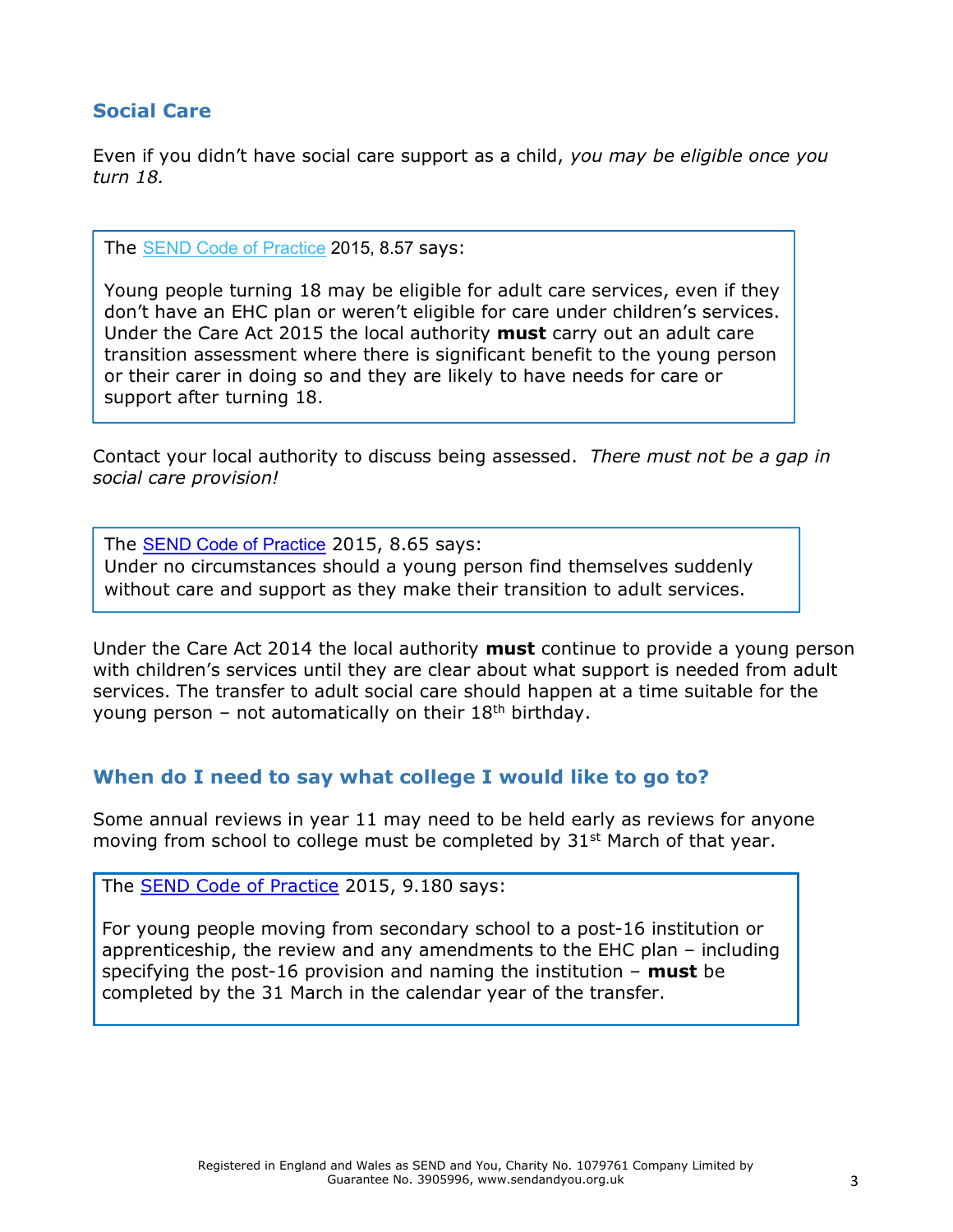# Any questions?

Please contact us if you are still unclear or have any questions about any information in this document, or about any other aspect of Special Educational Needs & Disabilities.

- call our Information, Advice & Support line: 0117 989 7725
- email us: support@[sendandyou](mailto:support@sendandyou.org.uk).org.uk
- contact us via our website: www.[sendandyou](http://www.sendandyou.org.uk).org.uk

The helpline is open 10am – 2pm Mondays, Wednesdays and Fridays during term time. There is an answer phone at all other times.

If you are 16 or over and would like a parent or carer to contact us on your behalf, you will need to complete a consent form. Your parent/carer can ask us for one or you can download one from our website.

# Expanded links used in this document:

- PFA Outcomes Tool: [http://www.preparingforadulthood.org.uk/resources/all-resources/advice-from](http://www.preparingforadulthood.org.uk/resources/all-resources/advice-from-dfe/pfa-outcomes-tool)dfe/[pfa-outcomes-tool](http://www.preparingforadulthood.org.uk/resources/all-resources/advice-from-dfe/pfa-outcomes-tool)
- Bristol Local Offer: <https://www.bristol.gov.uk/web/bristol-local-offer>
- North Somerset Local Offer [https://www.n-somerset.gov.uk/my-services/children-young-people](https://www.n-somerset.gov.uk/my-services/children-young-people-families/local-offer-and-early-help/local-offer/)families[/local-offer-and-early-help/local-offer/](https://www.n-somerset.gov.uk/my-services/children-young-people-families/local-offer-and-early-help/local-offer/)
- South Glos Local Offer [http://www.southglos.gov.uk/health-and-social-care/care-and-support](http://www.southglos.gov.uk/health-and-social-care/care-and-support-children-families/local-offer/)children-[families/local-offer/](http://www.southglos.gov.uk/health-and-social-care/care-and-support-children-families/local-offer/)
- Bristol, North Somerset and South Glos CCG: [https://bnssgccg.nhs.uk/health-advice-and-support/transitioning-to-adult](https://bnssgccg.nhs.uk/health-advice-and-support/transitioning-to-adult-health-services/)health-[services/](https://bnssgccg.nhs.uk/health-advice-and-support/transitioning-to-adult-health-services/)
- SEND Code of Practice 2015: <https://www.gov.uk/government/publications/send-code-of-practice-0-to-25>

This guide was produced by SEND and You, May 2019.